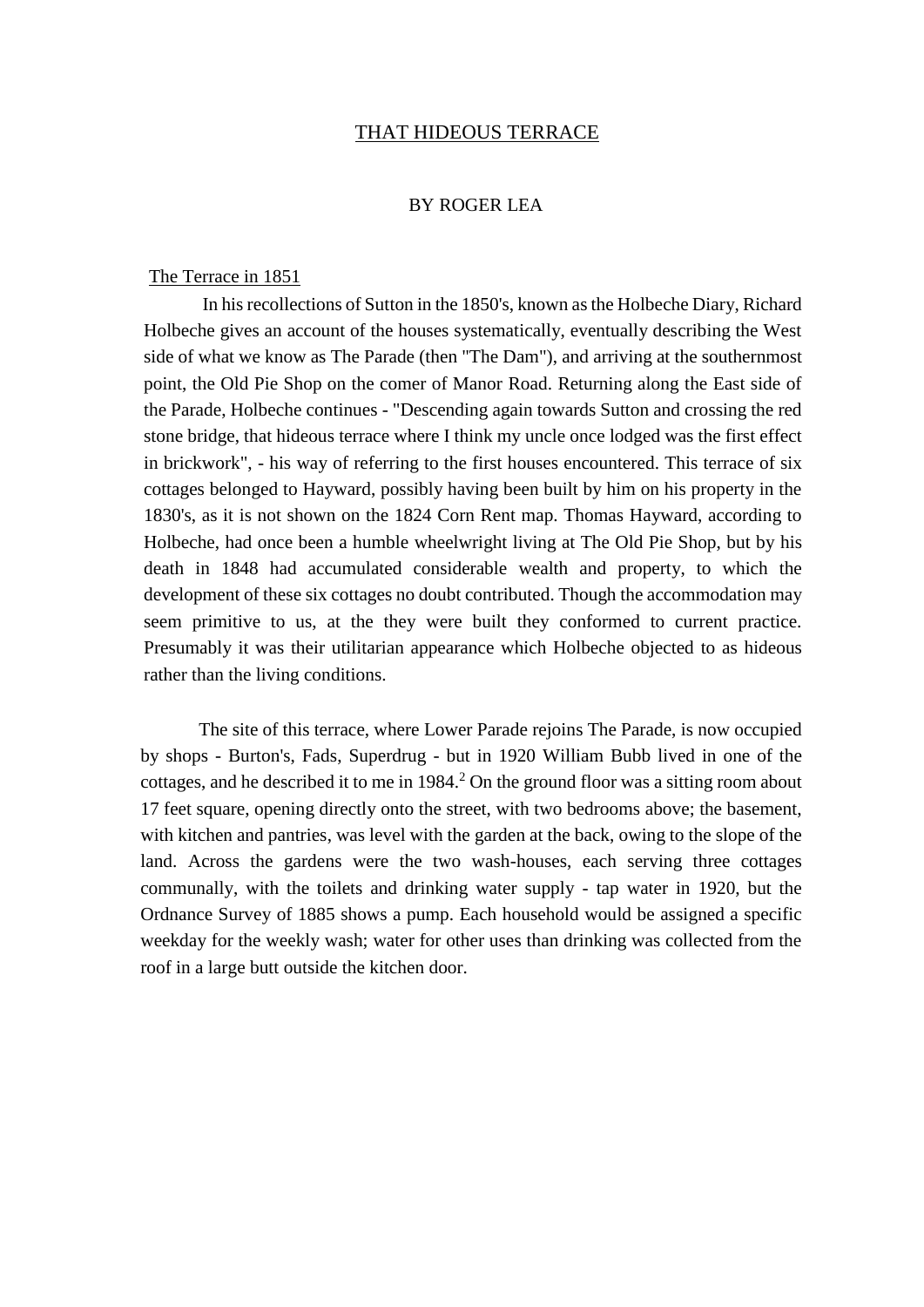Lower Parade, in front of the Library and the Knot Pub, now occupies the line of the dam of the ancient mill pool; although the mill pool had been drained and the water wheel broken, the mill buildings were in use in 1850, for processing leather. The Parade at its higher level was made in 1827 by a massive earthen embankment as part of a road improvement scheme which reduced the gradient of Mill Street - a number of cottages and shops at the bottom of Mill Street were demolished in the process. Shortly before, in 1826, the Town School was established, also entailing the demolition of some ancient hovels. Another road scheme was completed in 1829, the construction of Park Road with a new access to Sutton Park at Town Gate (previously access had been via Wyndley Pool dam). Although the new embanked road shut out the view, the other improvements were beneficial to the people living on Lower Parade; trippers to the Park would get refreshments here rather than go up the hill to the town, and the open space between the houses and the new road could be used by traders. Although it was not until the end of the century that the Parade began to take over from High Street as the acknowledged centre of Sutton, Lower Parade in the 1850's was no longer the backwater it had once been.

In 1857 the site was chosen as the Sutton terminus of the Birmingham, Erdington and Sutton Coldfield Railway Company. Before submitting their line for Parliamentary approval in the form of a Bill, a full survey of the proposed route had to be made, with copies deposited locally and nationally Thus, although the line was never made, the County Record Office at Warwick still possesses the information collected, in the form of a detailed large-scale map and books of reference detailing the ownership and use of all the adjacent property.<sup>3</sup> At the same time, a valuation of the Parish of Sutton was produced, also in great detail but with a different approach. Using these two sources in conjunction with the information in the enumerators' books for the 1851 and 1861 censuses, we can probably find out more about the tenants of the hideous terrace in the 1850's than most of us know about our next-door neighbours today.

The plan shows the area in question as surveyed for the proposed railway, using the original numbering, the terrace of six cottages being no. 92. Here lived 6 households. For Thomas Halbeard, the 27-year old attorney's clerk from Birmingham, with a nurse to help his young wife look after their baby daughter, it was probably what we would term a starter home. Ann Holbeche was an elderly spinster living alone on her private income, and next to her lived Zachariah Twamley, the 78-year old retired miller, who had been involved in the long Chancery case as one of the petitioners against the corporation.<sup>6</sup> He had a housekeeper, and sufficient leisure to indulge in local history research - his manuscript history of Sutton is in the Library, and is full of complaints of mismanagement of public affairs; however, when invited to testify at the 1855 Inquiry, he had nothing to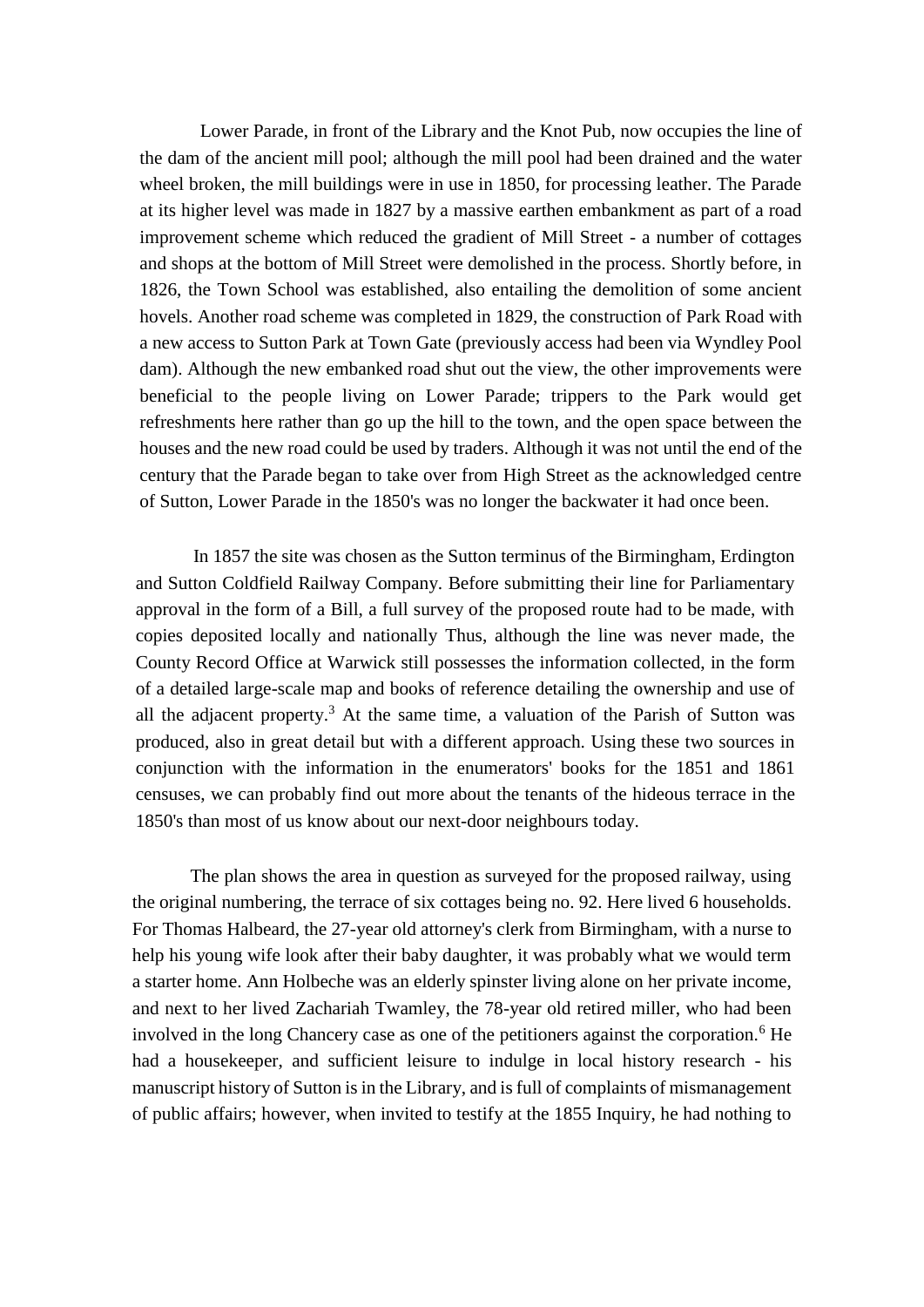say.<sup>7</sup> The census does not indicate how the widow Sarah Lovatt maintained herself and her 16-year old son, but at the time of the 1851 census they had a visitor from Derbyshire who was a journeyman glazier. The other two households, Thomas Hollis the 26-year old grocer with three infant children, and William Yates the 39-year old shoemaker with his wife, two young daughters and a servant, seem to be equally respectable. Of the 20 people living in these houses, most were born locally, Maria Hollis the grocer' s wife from Shifnal in Shropshire being from furthest away.

This group of six were perhaps a cut above the rest of the population of Lower Parade, but they had all moved on by 1861, when several labourers lived there, giving it a more working-class character. In 1857 they were paying their rent to the trustees of Thomas Hayward. He had also owned all the properties shown on the plan from 91 - 96, and had the railway been built, the station would have been on his meadow (91), to the further advantage of his estate.

#### The Population of Lower Parade

Thus the variety and individuality of each household can be determined in some detail, and reviewed for each census. But a local historian is concerned with general characteristics and general trends as well as with particular cases, with the whole wood as well as with the individual trees; in studying history, says Hawke, "problems should be carefully defined, and empirical material sought to test and possibly invalidate the hypothetical solution suggested".<sup>8</sup> For Sutton in the 1850's and 1860's, the main question is to do with the change from rural to urban or suburban, from pre-industrial to postindustrial; how did this manifest itself in Sutton? Was there a different rate or timing of the change in different parts of Sutton? Having charted this, we could then look for causes and effects. Holbeche, in writing his recollections down, consciously thought of the 1850's as being the tine before the great juggernaut of modernisation rolled over the sleepy idyllic town; how do we see it now?

Taking Lower Parade as shown on the Railway Plan as a whole in 1851, there were a further 16 houses between the Terrace and the Town School at the bottom of Mill Street,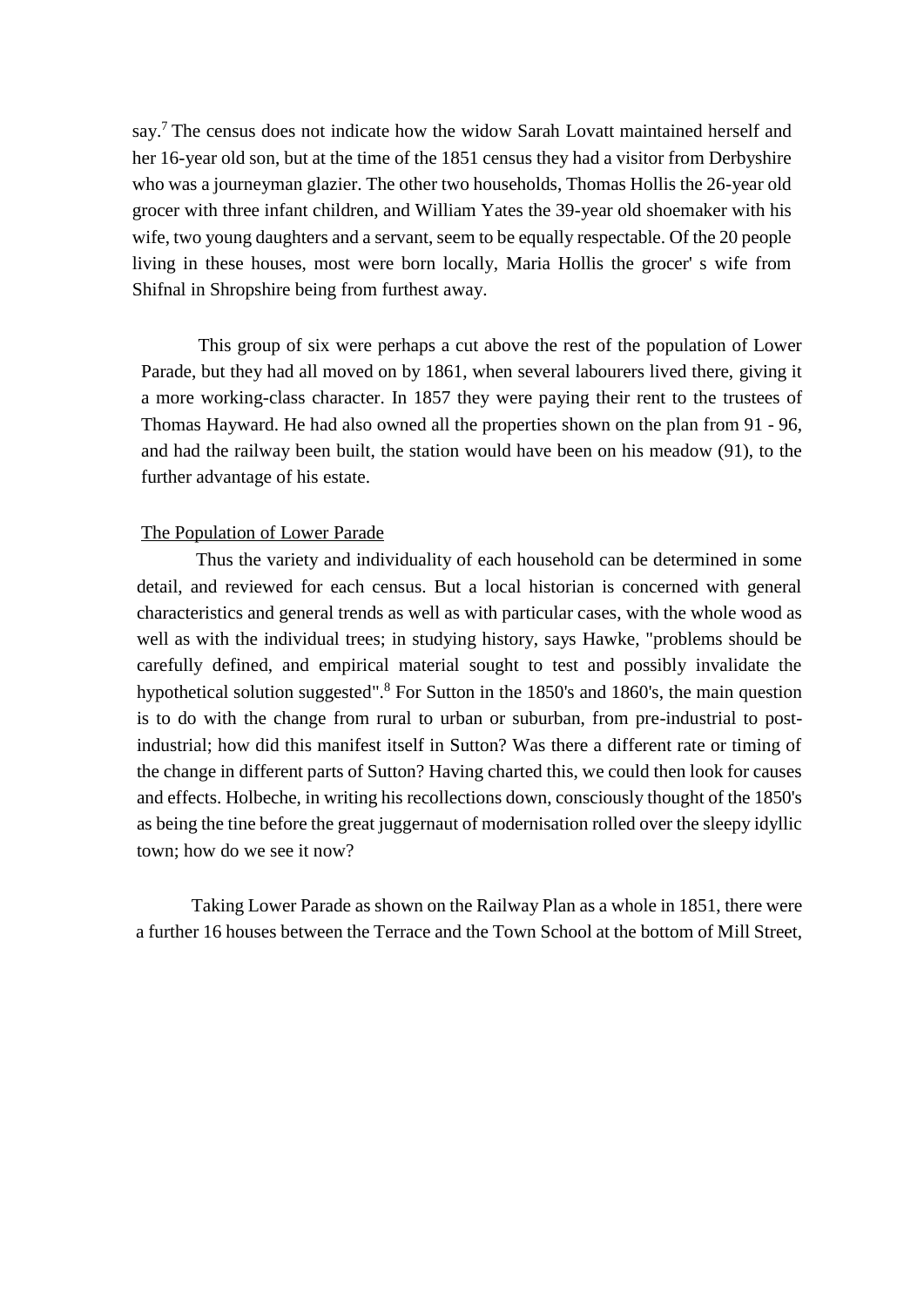## Schedule to the plan of Lower Parade.

| No. on           | Description.                                                                | Ownership etc.                                                              |
|------------------|-----------------------------------------------------------------------------|-----------------------------------------------------------------------------|
| plan.            |                                                                             |                                                                             |
| 91               | Meadow and shed (dam meadow) la. Ir. 7p.                                    | Thomas Hayward, William                                                     |
| $*92$            | Six houses and gardens                                                      | Hayward, Harriet Hayward,                                                   |
| 93               | House and garden                                                            | and the trustees under the                                                  |
| 94               | Garden, occupied by Jarnes Pimlott                                          | will of Thomas Hayward                                                      |
| 95               | Five gardens, occupied by James Latham,                                     |                                                                             |
|                  | Samuel Hopkins, William Yates, George Smith<br>and Charles Capewell.        |                                                                             |
| 96               | Watercourse                                                                 | $^{\dagger}$                                                                |
| 97               | 2 Houses, gardens, outbuildings and yards                                   | Mary Smith                                                                  |
| 98               | 2 Houses, outbuildings and yards                                            | <b>Edward Bower</b>                                                         |
| 99               | 2 Houses, yards and buildings                                               | Joseph Pitman                                                               |
| 100              | Coach and Horses Inn, brewhouse, outbuildings<br>and bowling alley.         | James Pimlott                                                               |
| 101              | Stables and pigstyes                                                        | $\pmb{\mathsf{H}}$                                                          |
| 103a             | House and garden                                                            | <b>Charles Cooper</b>                                                       |
| 103 <sub>b</sub> | House, garden and shed                                                      | 11                                                                          |
| 103c             | House and garden                                                            |                                                                             |
| 104              | Mill house, mill wheel buildings, millpool and<br>culvert from brook course | Joseph Pitman                                                               |
| 105              | Mill stream                                                                 | $^{\prime\prime}$                                                           |
| 106              | Mill pools, banks, drying grounds and sheds                                 | Ħ                                                                           |
| 107              | Arable                                                                      | <b>Berkeley Plantagenet</b>                                                 |
|                  |                                                                             | <b>Guildford Charles Noel</b>                                               |
| 108              | House, buildings, yard and garden                                           | Mary Fowler                                                                 |
| 109a             | House and garden                                                            | James Hollis                                                                |
| 109b             | House and garden                                                            |                                                                             |
| 110              | Occupation road                                                             |                                                                             |
| 111              | House, shop, yard, garden and outbuildings                                  | $\pmb{\mathsf{H}}$                                                          |
| 112              | Public pound                                                                | Warden and Society of                                                       |
| 113              | Occupation road                                                             | Sutton Coldfield and<br>Thomas Betts, surveyor<br>of the highways of Sutton |
| 114              | The Old Dog public house, stabling, outbuildings<br>yard, garden and alley. | George Frederick Ryman                                                      |
| 115              | House, shop, yard and premises                                              |                                                                             |
| 116              | Public highway                                                              |                                                                             |
| 117              | Horse fair and footway                                                      | Warden and Society etc.                                                     |
| 118              | Turnpike road                                                               | Trustees of the Birmingham<br>and Watford Gap Turnpike<br>Road.             |

\* "That Hideous Terrace"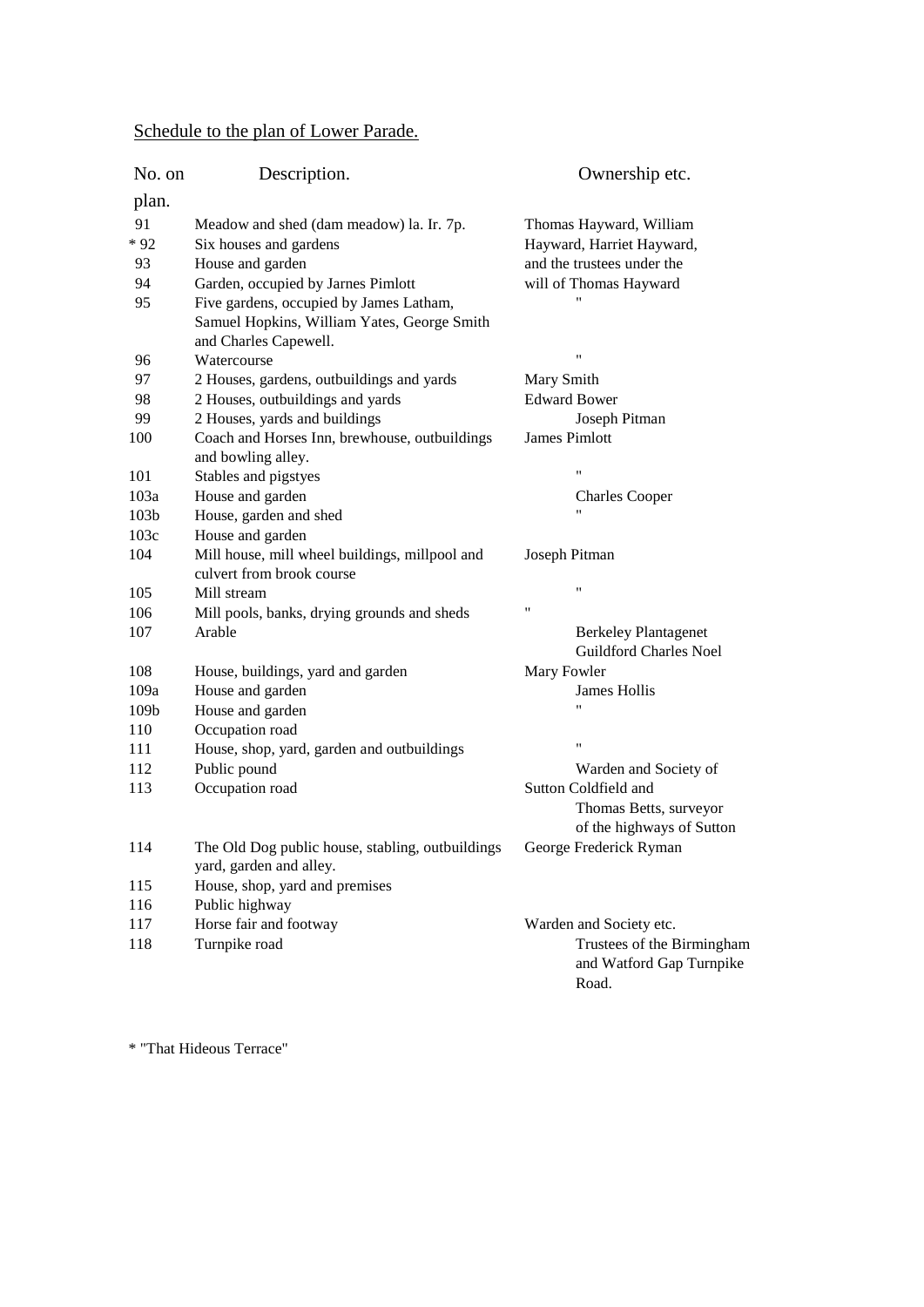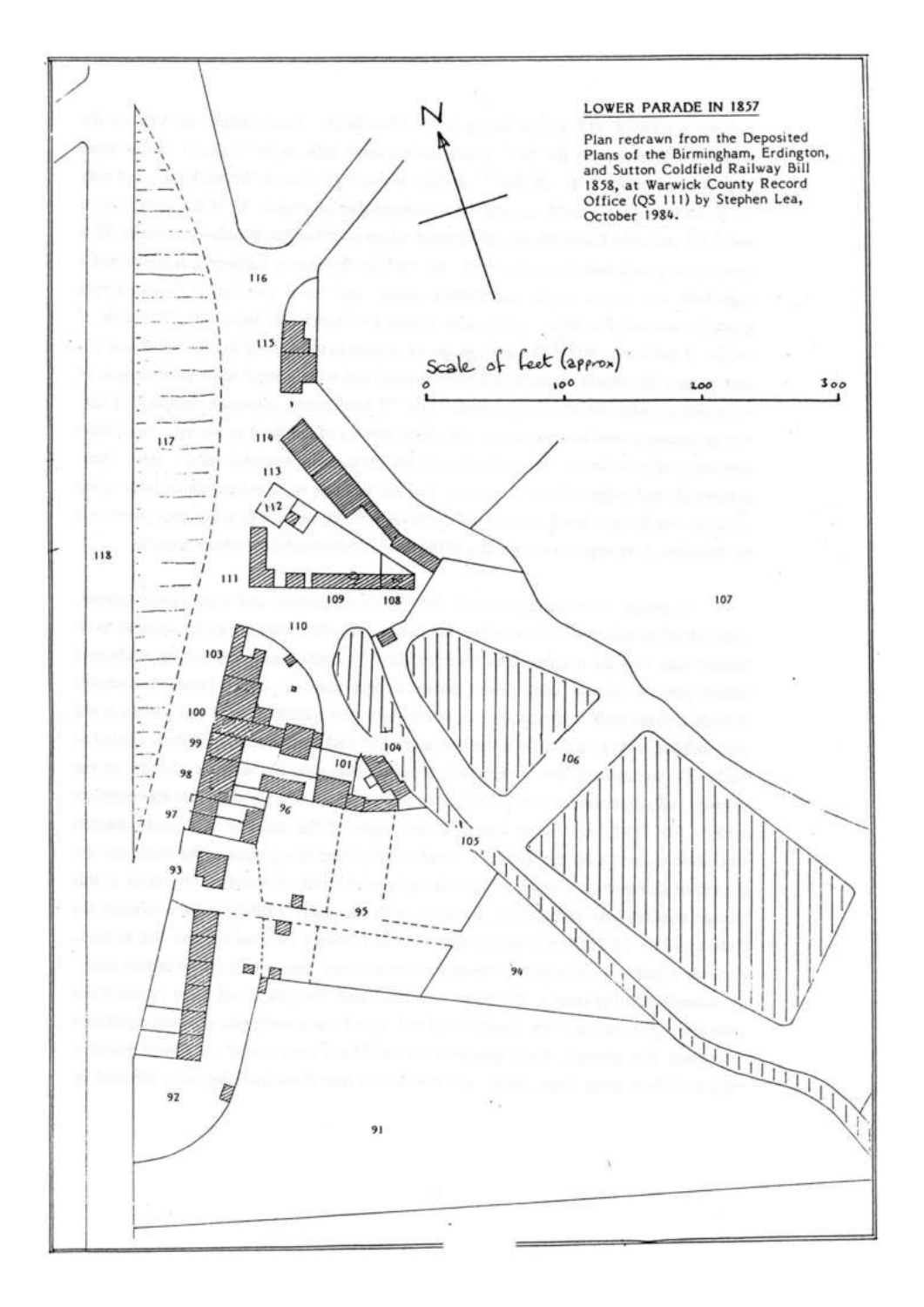making a total of 111 people living in 22 households. Some simple analysis of the enumerator's returns for the 1851 census throws some light on the character of this small mid-Victorian community. Of the 111 people, 33 were not born in Warwickshire, and only 58 in Sutton, - not a stable society, with considerable migration. 52 of the people were under 20, and only 8 over 60, and this pattern where over half the population is under 20 is common to pre-industrial with a the low life expectancy;<sup>9</sup> although at this period a high birth rate was a major contributory cause, and the proportion of young people generally was not this high - at the same census on Church Hill there were 23 people, 7 under 20 and 5 over 60. <sup>10</sup> The average age of women at the birth of the first child was 27, and of men 30, which shows that families tended not to be started until some degree of economic security had been established. Of the 22 households, almost all consisted of only two generations, only two containing one of the parents of the head or his wife; two others contained other relatives - no indication of the Dickensian extended family here! Three households had lodgers, 5 had a servant. 4 of the servants were in households with infant children - on the one hand, a preparedness to take in lodgers to help make ends meet, and on the other, a widespread acceptance of the need for domestic help where possible.

43 people were in employment. Only 5, 4 wire-drawers and a gun-barrel grinder, were related to industry, and while they worked at mills, they were not so far away as to be beyond easy walking distance. Evidence for the 17th century suggests that the traditional Sutton pattern was for employment either in agriculture or trades (many households deriving a living from a combination of both); on Lower Parade in 1851 this pattern is still predominant, with 11 agricultural workers and 12 in traditional trades. 5 of these related to leather (3 shoemakers and 2 skinners); although this reduced with the closure of the skinning mill, shoemaking was one of the traditional trades that persisted into the twentieth century. By 1891, one would expect to see many of the features of a post-indusüia1 revolution society, with the decline in numbers employed in agriculture and trade and the growth of commuting to work in manufacturing and service industries. The seeds of this change were already geminating, however, with the ready availability of education for children; of the 22 children of school age, 17 were at school, one had left and was at work, and only 4 (some of them perhaps visitors) were at home. One would expect further study, for example of other parts of Sutton such as Boldmere, Roughley, and Mere Green at the same period, to confirm some trends found at Lower Parade while also showing significant differences (for example, there appear to be no elderly poor people on Lower Parade); analysis of these same communities over time would then show how they were affected by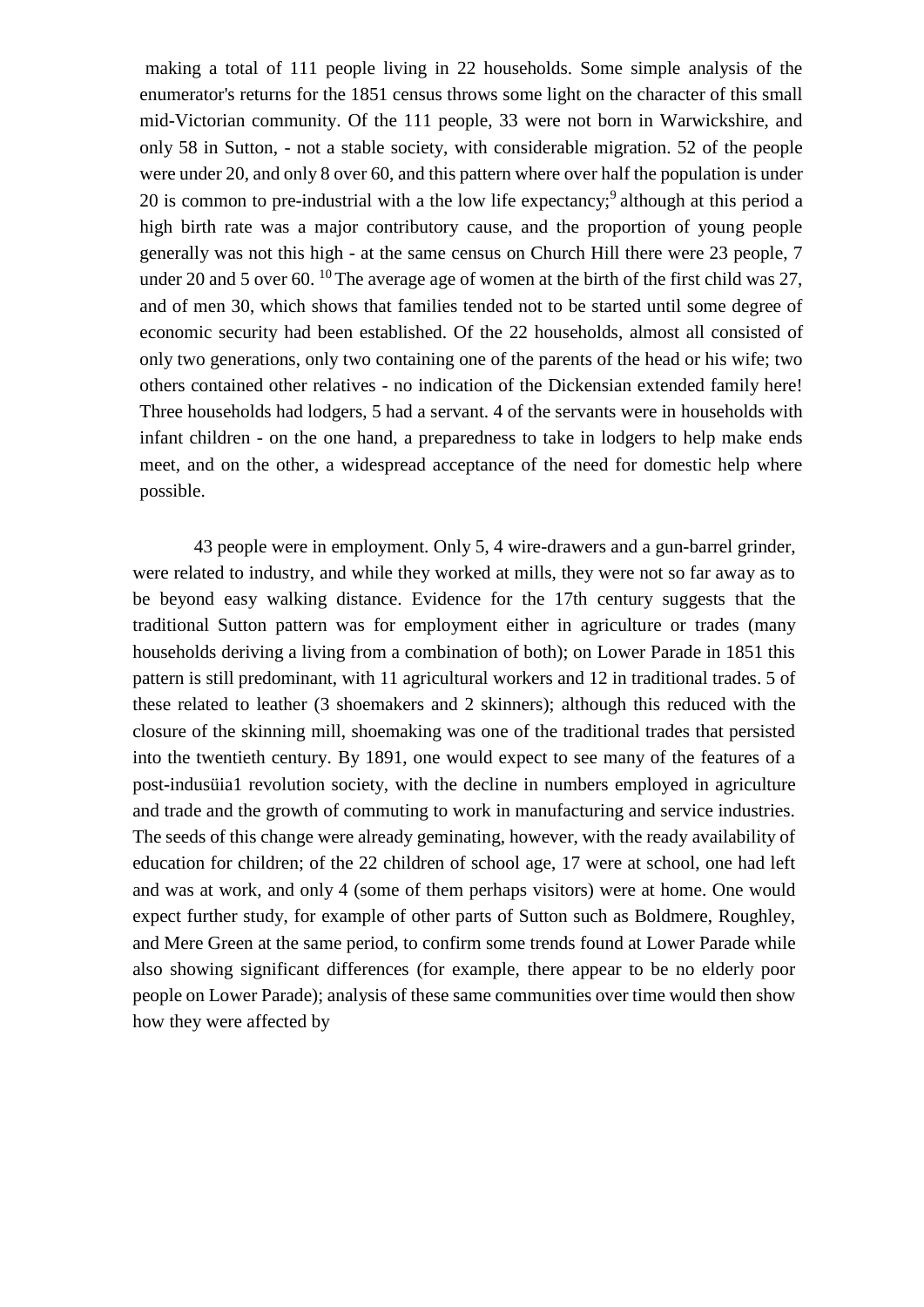and responded to the changing circumstance of making a life for themselves in Sutton Coldfield.

#### Computer-aided historical research

This type of analysis is less time-consuming with the use of a computer. Information from the census can be selectively tabulated, as in the two examples given, put into different sequences, and illustrated graphically. We can produce series of data for different communities which can be said to depict a general picture. However, this may not be valid if only a small amount of data is available, or if differences are not statistically significant. From a data-base containing the records for Lower Parade of the censuses for 1851, 1861 and 1871, two examples of selected output are shown.. The first listing is in the order of the 1851 Census, house 92a containing household no. 36 in the enumerators book SC4D. In order to fit on one line, information is abbreviated, the parish of birth is excluded, and the occupation is given a code which makes it easy to pick out the different kinds of occupation - manufacturing, building, dealing, agricultural, professional. It is from this basis that the column 10, social class, is derived, by allocating households to one of the five classes according to the skill etc. of the head's occupation.

In the second example the data is sorted to list the information from the database, which contains details from three censuses, by house number. Abbreviation of the forename allows the inclusion of two additional columns, for household size and parish of birth. Complete listing such as these two examples the opportunity to extract statistics about age distribution, female employment, etc., but for many purposes it is more convenient to consider heads of household only, on the basis that it is the occupation and social class of the Head which characterises the whole household.

Some examples are comparing the Terrace of six houses in question with other localities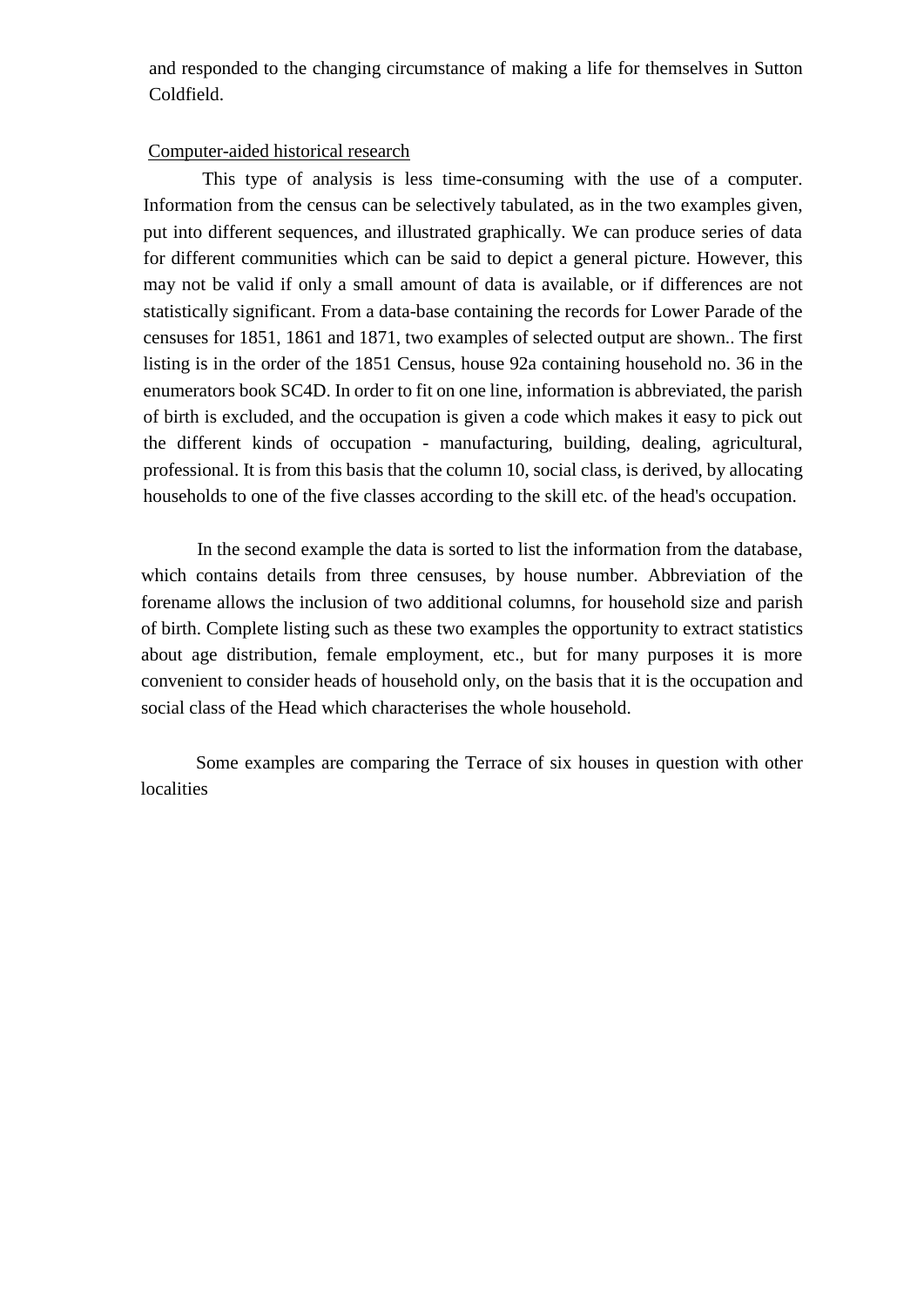#### Explanation of columns

(1) Record No. (2) House No. (3) Census Reference (4) Surname

(5) Forename (6) Relationship to Head:  $H = Head$ ,  $W = Wife$ ,  $S = Son$ ,

 $D =$  Daughter,  $L =$  Lodger,  $G =$  Grandchild,  $E =$  Servant,  $V =$  Visitor,

 $I = in$ -law,  $C = N$ urse. (7) Marital Status: M = Married, S = Single, W = Widowed. (8) Sex (9) Age (10) Social class. This is derived from the occupation of the Head:  $1 =$  professional,  $2 =$  semi-professional,  $3 =$  skilled,  $4 =$ semi-skilled,  $5 =$ unskilled. (11) Occupation code the occupation coded according to the Booth-Armstrong codes (see Wrigley, ed. 19th Century Society) (12) County of birth.

| 1     | $\overline{2}$  | 3                | и                  | 5          | 6 7 8 |              |   | 9  | 10             | 11              | 12              |
|-------|-----------------|------------------|--------------------|------------|-------|--------------|---|----|----------------|-----------------|-----------------|
| 00023 | 92a             |                  | 51SC4D36 Halbeard. | Mary.      | w     | M            | E | 21 | $\overline{3}$ |                 | Sta             |
| 00043 | 92a             |                  | 51SC4D36 Halbeard. | Lucia M.   | D     | M            | F | Ò  | x              |                 | War             |
| 00062 | 92a             | 51SC4D36         | Thompson.          | Ann.       | c     | M            | F | 61 |                | 4 DS1           | War             |
| 00001 | 92a             | 51SC4D36         | Halbeard.          | Thomas.    | н     | M            | M | 27 | 3              | PP7             | War             |
| 00002 | 92 <sub>b</sub> | 51SC4D37         | Holbeche.          | Ann.       | H     | s            | F | 69 | 2              | PO              | War             |
| 00003 | 92c             | 51SC4D38         | Twamley.           | Zachariah. | н     | s            | м | 78 | 3              | <b>MF25</b>     | War             |
| 00024 | 92c             | 51SC4D38         | Satchwell.         | Sarah      | F.    | s            | Е | 25 | 3              | MF23            | War             |
| 00004 | 92d             | 51SC4D39 Lovett. |                    | Sarah.     | н     | ы            | E | 51 |                |                 | Sta             |
| 00044 | 92d             | 51SC4D39 Rawton. |                    | Thomas.    | ν     | s            | м | 28 | 3              | B2              | Der             |
| 00025 | 92d             | 51SC4D39 Lovett. |                    | John.      | s     | s            | M | 16 |                |                 | War             |
| 00005 | 92e             | 51SC4D40 Hollis. |                    | Thomas.    | н     | M            | M | 26 | 3              | D5              | War             |
| 00026 | 92e             | 51SC4D40         | Hollis.            | Maria.     | ш     | M            | F | 30 | 3              |                 | Shr             |
| 00045 | 92e             | 515C4D40         | Hollis.            | John S.    | s     | Ś            | M | 4  | 3              |                 | War             |
| 00063 | 92e             | 51SC4D40         | Hollis.            | M.S.       | D     | s            | F | 2  | E.             |                 | War             |
| 00079 | 92e             | 515C4D40         | Hollis.            | Thomas.    | s     | s            | м | Ŏ  | 3              |                 | War             |
| 00006 | 92f             | 51SC4D41         | Yates.             | William.   | н     | M            | M | 39 | з              | MF23            | War             |
| 00027 | 92f             | 51SC4D41         | Yates.             | Sarah.     | ш     | M            | F | 38 | 5              | DS3             | Der             |
| 00046 | 92f             | 51SC4D41         | Yates.             | Ann.       | D     | S            | F | 4  | 3              |                 | War <sup></sup> |
| 00064 | 92f             | 51SC4D41         | Yates.             | Eliza.     | Ď     | $\mathbf{S}$ | F | 2  | Ż              |                 | War             |
| 00080 | 92f             | 51SC4D41         | Wheeler.           | Hannah.    | Ë     | s            | F | 20 | 4              | DS1             | War             |
| 00007 | 93              | 51SC4D42         | Robinson.          | Joseph.    | н     | м            | M | 76 | 3              | MF23            | War             |
| 00028 | 93              | 51SC4D42         | Robinson.          | Charlotte. | ы     | м            | F | 64 | 3              |                 | War             |
| 00047 | 93              |                  | 51SC4D42 Robinson. | Hannah.    | D     | s            | F | 27 | 4              | DS1             | War             |
| 00065 | 93              | 51SC4D42         | Robinson.          | Charles.   | G     | s            | м | 9  | ż              |                 | War             |
| 00081 | 93              | 51SC4D42         | Connell.           | Hugh.      | L     | S            | M | 25 | 4              | AG1             | Ire             |
| 00095 | 93              | 51SC4D42 Craven. |                    | James.     | L     | S            | м | 18 | a              | AG1             | Ire             |
| 00096 | 93              | 51SC4D42         | McCormack.         | Patrick.   | L     | s            | F | 22 | 4              | AG1             | Ire             |
| 00008 | 97a             | 51SC4D43         | Colledge.          | Richard.   | Ĥ     | м            | M | 43 | 3              | MF13            | War             |
| 00029 | 97a             |                  | 51SC4D43 Colledge. | Mary.      | ы     | M            | E | 34 | 3              |                 | Lei             |
| 00048 | 97a             |                  | 51SC4D43 Colledge. | Fanny.     | Ð     | S            | F | 10 | 3              |                 | War             |
| 00066 | 97a             |                  | 51SC4D43 Colledge. | Mary.      | D     | S            | F | 9  | 3              |                 | War             |
| 00082 | 97a             |                  | 51SC4D43 Colledge. | Catherine. | D     | S            | Ë | Ь  | 3              |                 | War             |
| 00098 | 97a             | 51SC4D43         | Colledge.          | Richard.   | S     | S            | м | Ö  | 3              |                 | War             |
| 00097 | 97a             |                  | 51SC4D43 Colledge. | Eliza      | D     | Ŝ            | E | 4  | 3              |                 | War             |
| 00009 | 97 <sub>b</sub> | 51SC4D44         | Capewell.          | Charles.   | н     | M            | м | 39 | 4              | A61             | War             |
| 00030 | 97 <sub>b</sub> |                  | 51SC4D44 Capewell. | Mary.      | ы     | M            | Ë | 42 | 4              |                 | War             |
| 00049 | 97b             | 51SC4D44         | Capewell.          | George.    | Ŝ     | Ś            | м | 14 | л              | DS1             | War             |
| 00067 | 97b             | 51SC4D44         | Capewell.          | Arthur.    | š     | S            | м | 11 | 4              |                 | War             |
| 000B3 | 97 <sub>b</sub> | 51SC4D44         | Capewell.          | Georgiana. | Ď     | Ŝ            | F | 10 | а              |                 | War             |
| 00099 | 97b             | 51SC4D44         | Capewell.          | Emma.      | Đ     | s            | F | 7  | 4              |                 | War             |
| 00010 | 98a             | 51SC4D45         | Hopkins.           | Samuel.    | H     | м            | M | 51 | 4              | AGI             | War             |
| 00031 | 98a             | 51SC4D45         | Hopkins.           | Ann.       | ы     | Ħ            | F | 51 | 4              |                 | War             |
| 00050 | 98a             | 51SC4D45         | Hopkins.           | George.    | s     | s            | M | 21 | 3              | MF <sub>2</sub> | War             |
| 00068 | 9Ba             | 51SC4D45         | Hopkins.           | John.      | Ŝ     | s            | М | 14 | 4              | DS1             | War             |
| 00084 | 98a             | 51SC4D45         | Hopkins.           | Emma.      | D     | S            | F | 12 | 4              | DS1             | War             |
| 00100 | <b>98a</b>      | 51SC4D45         | Hopkins.           | Henry.     | s     | Ś            | M | 9  | 4              |                 | War             |
| 00101 | 9Ba             | 51SC4D45         | Hopkins.           | Hannah.    | Ď     | s            | F | 8  | 4              |                 | War             |
|       |                 |                  |                    |            |       |              |   |    |                |                 |                 |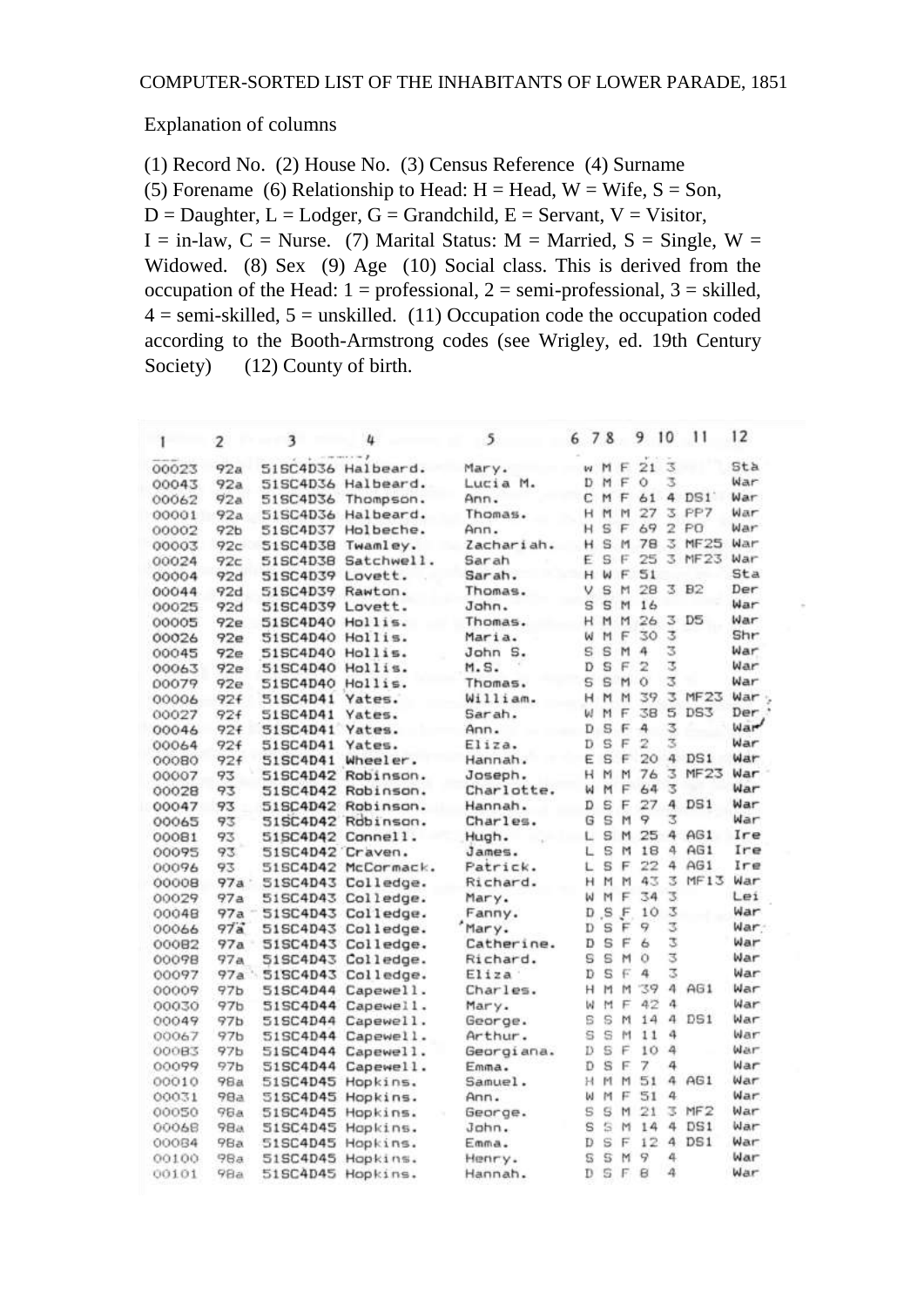Columns as previous example, except (10) household size, (11) Social Class, (12) Occupation code, (13) parish of birth, (14) county of birth.

| 1      | 2    | 3                            | 4                                             | $5 -$                                    | 678            |   | 9                       |                          |        | 10 11 12         | 13      | 14       |
|--------|------|------------------------------|-----------------------------------------------|------------------------------------------|----------------|---|-------------------------|--------------------------|--------|------------------|---------|----------|
|        |      |                              | 00001 . 092a 51SC4D36 Halbeard.               | Thoma H M M                              |                |   | 27                      | 4                        | 3      | PP7              |         | Bir War  |
| 60023  |      |                              | 092a 51SC4D36 Halbeard.                       | Mary. w M F                              |                |   | 21                      | 4                        | 3      |                  |         | Lea Sta  |
| 00043  |      |                              | 092a 515C4D36 Halbeard.                       | Lucia D M F                              |                |   | $\circ$                 | 4                        | 3      |                  |         | Sut War  |
| 00062  |      |                              | .092a 51SC4D36 Thompson.                      | Ann.                                     | CMF            |   | 61                      | 4.                       | 4      | DS1              |         | Erd War  |
| 00112  |      | 092a 61S4E060 Steward.       |                                               | John. H M M                              |                |   | 42                      | 3                        | 5      | B2               |         | Lei Lei  |
| 00135  |      | 092a 61S4E060 Steward.       |                                               | Sarah W M F                              |                |   | 43                      | 3                        | 5      |                  |         | Sta Sta  |
|        |      | 00155 092a 61S4E060 Bayliss. |                                               | James L S M                              |                |   | 19                      | 3                        | 5      | BZ               |         | Sut War  |
| 00226  |      | 092a 71SC4025 McCann.        |                                               | James.H M M                              |                |   | 26                      | 5                        | 3      | B2               |         | Mal Wor  |
| 00247  |      | 092a 71SC4025 McCann.        |                                               | Eliza W M F                              |                |   | 26 <sub>1</sub>         | 5                        | 3      |                  |         | Pow Wor  |
| 00266  |      |                              | 092a 71SC4025 McCann.                         | John US S.M                              |                |   | з                       | 5                        | 3      |                  |         | Sut War  |
| 00282  |      |                              | 092a 71SC4025 Lawrence.                       | Harry <sub>x</sub> N S M                 |                |   | 6                       | 5                        | 2      |                  |         |          |
| 00283  |      |                              | 092a 71SC4025 Turvey.                         | James <sup>7</sup> C.S.M                 |                |   |                         | 5                        |        | 3 B <sub>2</sub> |         | Hag Wor  |
| 00002  |      |                              | 092b 51SC4D37 Holbeche.                       | Ann. H.S.F                               |                |   | 16                      |                          |        |                  |         | Sto War  |
| 00113  |      |                              |                                               |                                          |                |   | 69                      | $\mathbf{1}$             |        | 2P0              |         | Fil War  |
| 00136  |      |                              | 092b 61S4E061 Vale.                           | Thoma <sup>N</sup> M M                   |                |   | 71                      | 5<br>il al               |        | 3 AG1            |         | Sol War  |
|        |      | 092b 61S4E061 Vale.          |                                               | Mary. W M FS                             |                |   | 58                      | 5                        | 5      | DS3              |         | Sol War  |
| 00156  |      |                              | 092b 61S4E061 Vale.                           | Ann. :  D. S. F.                         |                |   | 18                      | 5                        | 5      | DS3              |         | Sut War  |
| 00175  |      | 092b 61S4E061 Vale.          | 證                                             | Charl's S M ?.                           |                |   | 12                      | 5<br>Ã.                  | з      |                  |         | Sut War  |
| 00176  |      | 092b 61S4E061 Hawk           |                                               | Hanna V S F -                            |                |   | 28                      | 5                        |        | 3 MF23 Sol War   |         |          |
| 00227  |      | 092b 71SC4026 Vale.          | $+5,4$                                        | Hanna H S F                              |                |   | 38                      | 2                        |        | 5DS3             |         | Sol War  |
| 00248  |      |                              |                                               | Charl B S M                              |                |   | 22                      | $\mathbf{z}$             |        | 3 MF6            |         | Sut War  |
| 00003  |      |                              | 092b 71SC4026 Vale.<br>092c 51SC4D38 Twamley. | Zacha H S.M                              |                |   | 78                      | $\overline{\mathbf{z}}$  |        | 3 MF25 Sut War   |         |          |
| 00024  |      |                              | 092c 51SC4D38 Satchwell.                      | Sarah E S F                              |                |   | 25                      | $\overline{\mathbf{z}}$  |        | 3 MF23           |         | Ken War  |
| 00114  |      |                              | 092c 6154E062 Wilkins.                        | Richa H M M                              |                |   | 31                      | 15                       |        | 3 MF2            |         | Sut War  |
| 00137  |      |                              | 092c 6154E062 Wilkins. . Jemim W M F          |                                          |                |   | 25.                     | 5                        | 3      |                  |         | Dar Mid  |
| 00157  |      |                              | 092c 6154E062 Wilkins.                        | Thoma: S S M                             |                |   | $1 -$                   | 5                        | 3      |                  |         | Sut War  |
| 00177  |      |                              | 092c 61S4E062 Wilkins.                        | Clara D'S F                              |                |   | 0                       | 5                        | 3      |                  |         | Sut War  |
| 00178  |      |                              | 092c 61S4E062 Bates.  Emma. E.S F             |                                          |                |   | 11                      | 5                        |        | 4 DS1            |         | Sut War  |
| 00228  |      | 092c 71SC4027 Brown.         |                                               | Willi H M M                              |                |   | 50                      | 3                        |        | 4 AGI            |         | Bur Sur  |
| 00249. |      | 092c 71SC4027 Brown.         |                                               | Mary                                     | W.M.F          |   | 40                      | 2                        | 4      |                  |         |          |
| 00257  |      | 092c 71SC4027 Brown.         |                                               | Charl D S F                              |                |   | .7                      | 2                        | 4.     |                  |         | Lei Lei  |
| 00004  |      | 092d 51SC4D39 Lovett.        |                                               |                                          |                |   |                         |                          |        |                  |         | Sut War  |
| 00025  |      |                              | 092d 51SC4D39 Lovett. John. S S M             | Sarah H W F                              |                |   | 51                      | 2                        | Ō.     |                  |         | Gre Sta  |
| 00044  |      |                              |                                               |                                          |                |   | 16                      | 3                        | o      |                  |         | Sut War  |
|        |      | 092d 51SC4D39 Rawton.        |                                               | Thoma V S M<br>Thoma, H <sup>'</sup> M M |                |   | 28                      | 3                        | 3      | B <sub>2</sub>   |         | Rep Der  |
| D0115  |      |                              | 092d 6154E063 Wright.                         |                                          |                |   | 40                      | 7                        | 5      | B2               |         | Whe Ess  |
| 00138  |      | 092d 6154E063 Wright.        |                                               | Ann. WMF                                 |                |   | 34                      | $\tau$                   | 5      |                  |         | Bir War  |
| 00158  |      |                              | 092d 61S4E063 Smith.                          | Josep L S M                              |                |   | 25                      | $\overline{\phantom{a}}$ | 5      | B2               |         | Cur War  |
| 00179  |      |                              | 092d 6154E063 Knocker.                        | Peter L S M                              |                |   | 63                      | $\overline{\phantom{a}}$ | 5      | B <sub>2</sub>   |         | Tro Wil  |
| 00180  |      | 092d 61S4E063 Jenkins.       |                                               | John                                     | LSM            |   | 31                      | $\overline{7}$           |        | <b>5 B2</b>      |         | Cor Som  |
| 00181  |      |                              | 092d 6154E063 Shaw.                           | Willi L S M                              |                |   | 36                      | $\overline{7}$           | 5      | B2               |         | Ash Lei  |
| 00182  |      | 092d 61S4E063 Wick.          |                                               | Willi L                                  | S M            |   | 48                      | $\boldsymbol{\tau}$      |        | 5 82             |         | Gre Her  |
| 00005  |      | 092e 515C4D40 Hollis.        |                                               | Thoma H M M                              |                |   | 26                      | 5                        | 3      | D <sub>5</sub>   |         | Sol War  |
| 00026  |      | 092e 51SC4D40 Hollis.        |                                               | Maria W M F                              |                |   | 30                      | E.                       | 2      |                  |         | Mad Shr  |
| 00045  |      |                              | 092e 51SC4D40 Hollis.                         | John                                     | SSM            |   | 4                       | 5                        | 3      |                  |         | Sut War  |
| 00063  |      |                              | 092e 51SC4D40 Hollis.                         | $M.S.$ D $S.F$                           |                |   | $\overline{2}$          | s                        | 2      |                  |         | Sut War  |
| 00079  |      |                              | 092e 51SC4D40 Hollis. Thoma S S M             |                                          |                |   |                         | 5<br>$\circ$             | 3      |                  |         | Sut War  |
| 00116  |      | 092e 61S4E070 Arnold.        |                                               | Willi <sub>H</sub> M M                   |                |   | 32                      | z.                       |        | 4 MF27           |         | Sut War  |
| 00139  |      | 092e 6154E070 Arnold.        | ¥h.                                           | Ellen W.M F                              |                |   | 32                      | 3                        | 4      |                  |         | Sto Sta  |
| 00159  |      | 092e 6154E070 Jervis.        |                                               | Georg N S M                              |                |   | 11                      | 2                        | 4      |                  |         | Bir War  |
| 00229  |      | 092e 71SC4029 Bailey.        |                                               | Josep H.M M                              |                |   | 35                      | $\mathbf{1}$             |        | 4 AG1            |         | Tam Sta  |
| 00006  |      | 092f 51SC4D41' Yates.        |                                               | Willi H M M                              |                |   | 39                      | 5                        | 2      | MF23             |         | Sut War  |
| 00027  |      | 092f 51SC4D41 Yates.         |                                               | Sarah W M F                              |                |   | 38                      | 5                        | 5      | DS3              |         | Wal Der  |
| 00046  |      | 092f SISC4D41 Yates.         |                                               |                                          |                |   |                         |                          |        |                  |         | Sut War  |
| 00064  |      | 092f 515C4D41 Yates.         |                                               | Ann.                                     | D <sub>S</sub> | E | $\overline{A}$          | 5<br>5                   | 3<br>3 |                  |         |          |
| 00080  |      |                              |                                               | Eliza D S F                              |                |   | $\overline{\mathbf{z}}$ |                          |        |                  |         | Sut War  |
|        |      | 092f 51SC4D41 Wheeler.       |                                               | Hanna E S F                              |                |   | 20                      | 5                        | 4      | DS1              |         | Sut, War |
| 00117  |      | 092f 61S4E071 Smith.         |                                               | Emma. H M F                              |                |   | 32                      | 4                        | 3      | MF 23            |         | Sut War  |
| 00140  |      | 092f 61S4E071 Smith.         |                                               | Thoma S S M                              |                |   | 11                      | 4                        | 3      |                  |         | Ast War  |
| 00160  |      | 092f 61S4E071 Smith.         |                                               | Williss M                                |                |   | 4                       | 4                        | 3      |                  |         | Ber Her  |
| 00183  |      | 092f 61S4E071 Roberts.       |                                               | Emily Z S F                              |                |   | 4                       | $\ddot{\phantom{a}}$     | 3      |                  |         | Lon Lon  |
| 00230  | 092f |                              | 71SC4030 Fletcher.                            | Thoma H M M                              |                |   | 39                      | 5                        | 3      | MF <sub>2</sub>  |         | Aus War  |
| 00250  |      |                              | 092f 71SC4030 Fletcher.                       | Carol W M F                              |                |   | 39                      | 5                        | 3      |                  |         | Bir War  |
| 00268  | 092f |                              | 71SC4030 Fletcher.                            | $Enily$ $D$ $S$ $F$                      |                |   | 14                      | 5                        | z      |                  |         | Bir War  |
| 00284  |      |                              | 092f 71SC4030 Fletcher.                       | Hanna D S F                              |                |   | 12.                     | 5                        | I      |                  |         | Bir War  |
| 00285  |      |                              | 092f 71SC4030 Fletcher.                       | Eliza D'S F                              |                |   | 10                      | 5                        |        |                  | Bir War |          |

(N.B.Owing to incorrect input of data, the first example did not include Thomas Halbeard - an example of one of the pitfalls of this method.)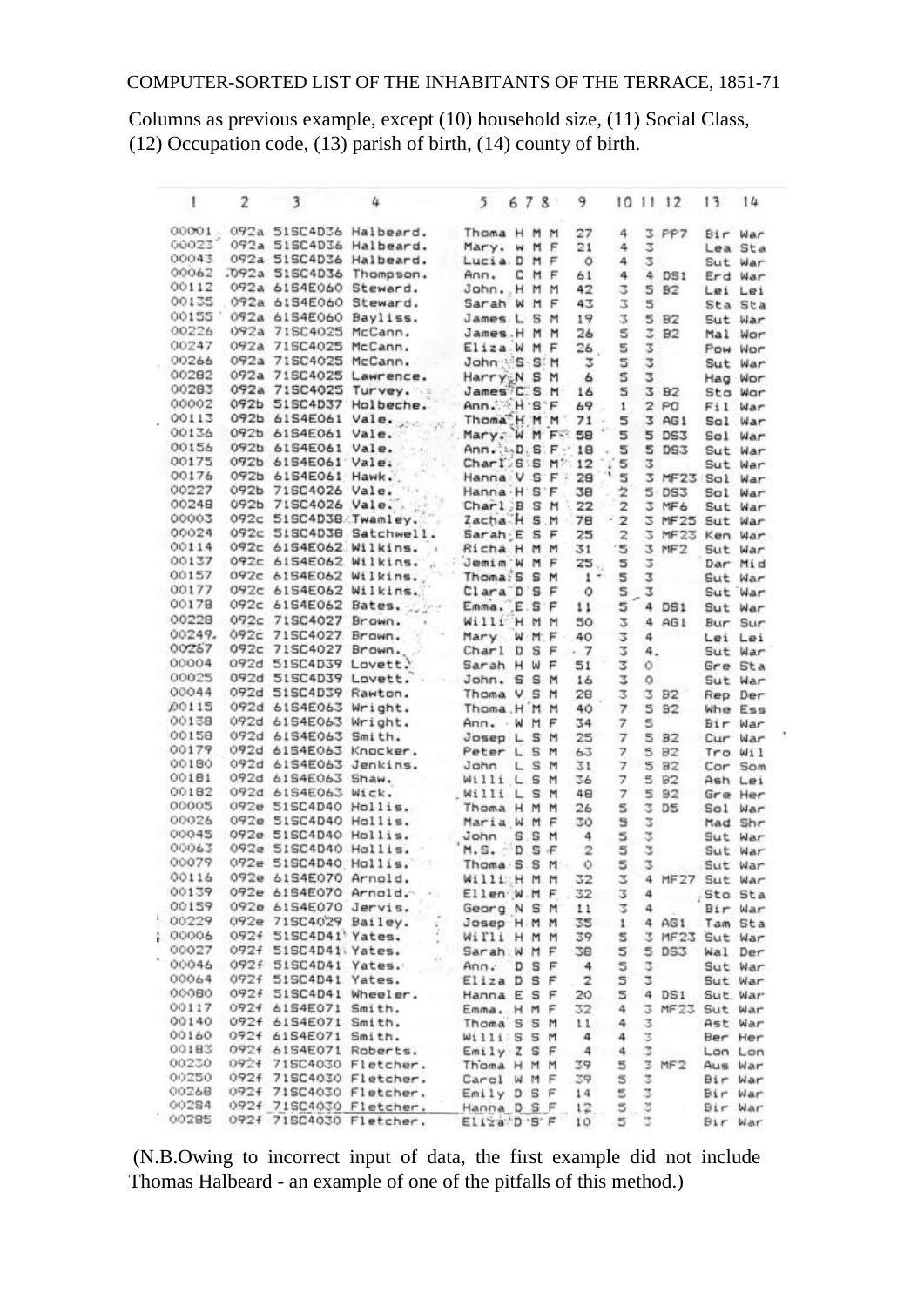

In the table, the 20 people living in the Terrace are compared with a population of 2753 people in Yardley, also still predominantly rural in character in 1851. Clearly, the difference in size of sample limits the usefulness of such a comparison, but it does serve to highlight the curious combination of young families and retired people in the Terrace, and sets the age distribution found at the Terrace against the distribution found in a large neighbouring parish which was also still largely rural in character at that time. The pie charts similarly suffer from the small size of the base, but they draw attention to the differences very vividly. As more material is input into the databases, so will more meaningful comparisons be possible; however, there must be consistency in the format and coding used for such databases if confusion is to be avoided.

Use of a computer in this way is not confined to providing these statistical analyses and comparisons, nor is the census the only source which lends itself to such treatment. Many members are familiar with the IGI database which is in the library, used for tracing names by genealogists, and a similar name bank for Sutton drawing on a variety of sources is a possibility; indexes of key sources such as minutes, building plans, rate books, and newspapers would be invaluable, while a database combining the schedules to the Com Rent, Enclosure, and Valuation surveys could be a long-term aim. Perhaps the Group needs a computer after all, but with such a vast battery of technology brought to bear, we would still need Richard Holbeche to tell us that the terrace was hideous.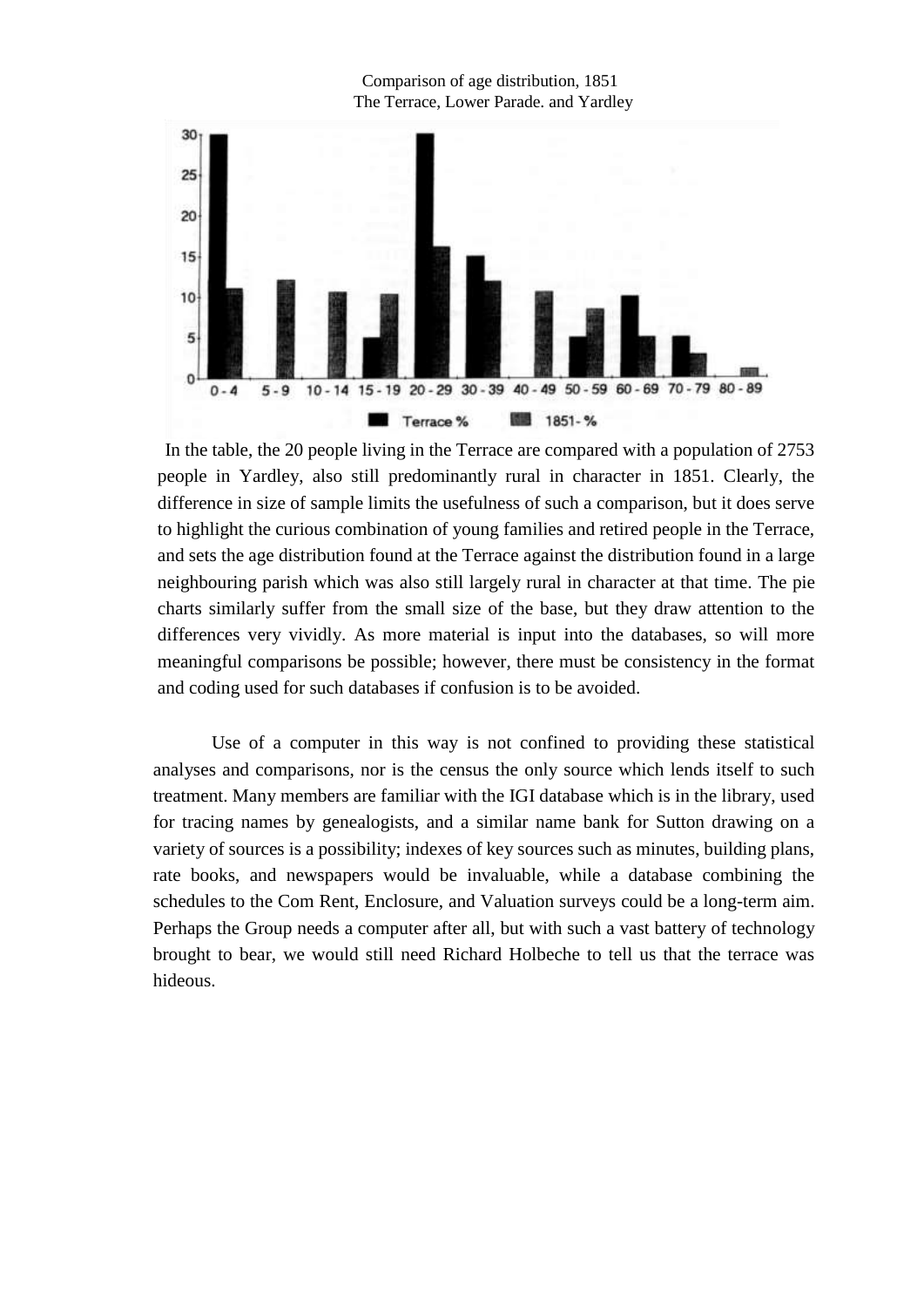# Occupation of Household Heads